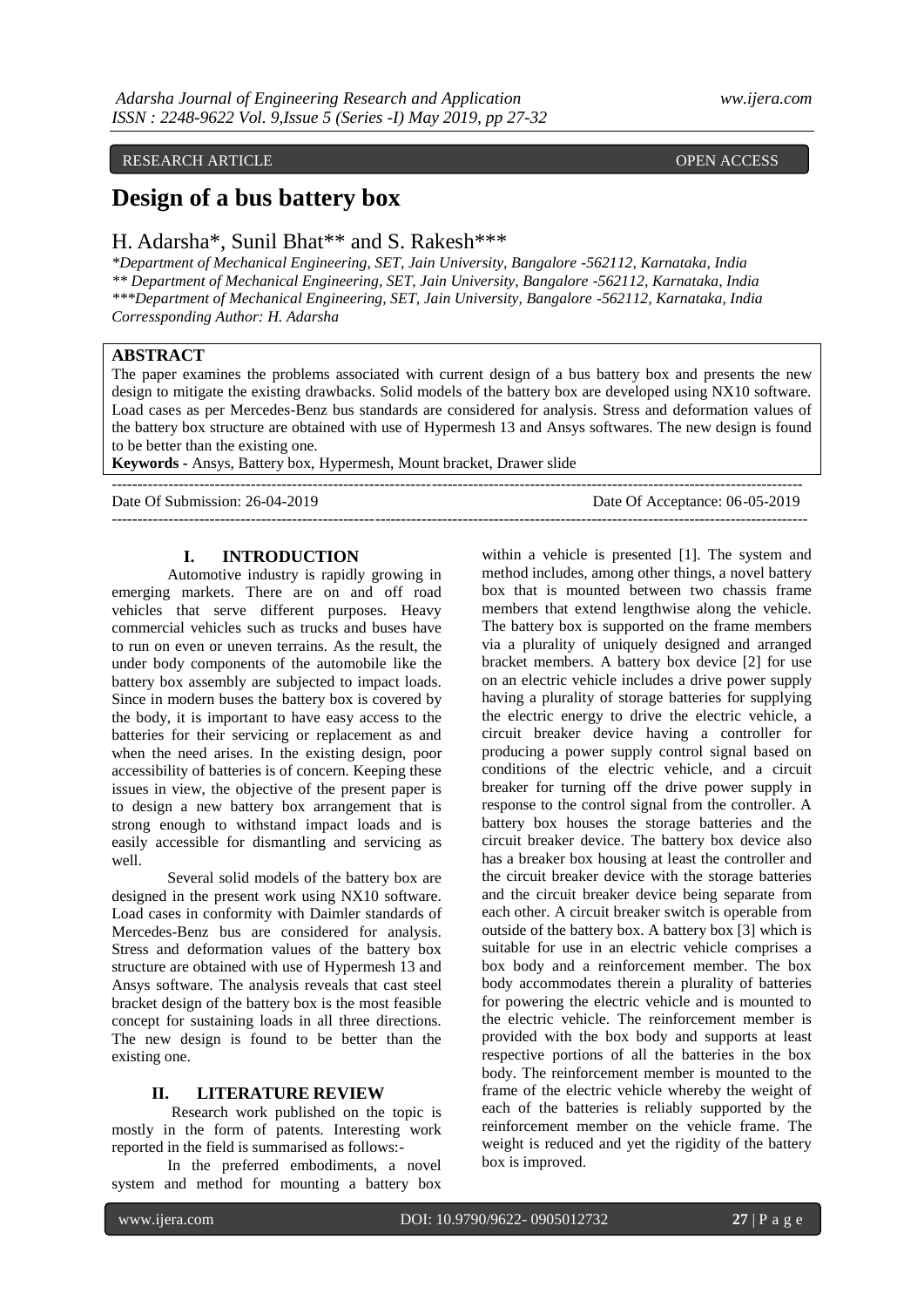Some work has also been reported on fixing brackets used in an automobile. J. Selvamani et al. [4] suggested that the bracket design is an important aspect of heavy commercial vehicles. Most of the components are held by brackets. Hence brackets have to be reliable and durable so that bracket failure doesn't take place. Umesh Ghorpade et al. [5] identified that modal analysis is best suited for bracket design along with other analysis such as static and dynamic. Williams et al. [6] was able to achieve better bracket design by considering the frequency analysis of the system in addition to noise path and mobility analysis.

Literature survey indicates that most of the research work is carried out on design of engine and air tank brackets. Research on bracket design for battery box assembly in heavy commercial vehicles such as trucks and buses is scarcely reported. Moreover, the current/existing battery box is designed in such a way that the entire assembly takes place in two stages which increases the assembly lead time besides necessitating additional labour. This paper therefore, in view of above, presents the design aspects of a new battery box arrangement for Mercedes Benz bus. Conceptual designs are taken up to try and reduce the problems associated with the existing design.

# **III. EXISTING/CURRENT DESIGN-ISSUES AND CONCERNS**

Refer Fig. 1 to 4. The components of the existing battery box of Mercedes Benz bus and



Fig. 1 Existing battery box assembly



Fig. 2 Battery box dimensions



Fig. 3 Components of the battery box



Fig. 4 Spring latch lock

their assembly arrangement are shown in the figures. Major structural parts are:-

a) Frame mounting bracket:- It connects the battery box unit with the frame/chassis of the vehicle. It has to withstand the weight of the batteries and bending moments besides sustaining the vibrations and extra stresses generated during running condition of the vehicle.

b) Drip pan:- During running condition, sometimes the battery fluids may spill out due to over filling. The main purpose of the drip pan is to catch and channelize the fluid out of the battery box arrangement without affecting the surrounding parts. The material of the drip pan is corrosion resistant.

c) Battery tray:- It is the plate on which the batteries are placed. It has to be structurally stable to resist the battery weight and deformations.

d) Roller bearing drawer slides:- Since battery box is fastened to the chassis, it is difficult for labour to get under the vehicle and do any kind of servicing. Hence a slider arrangement is required to pull out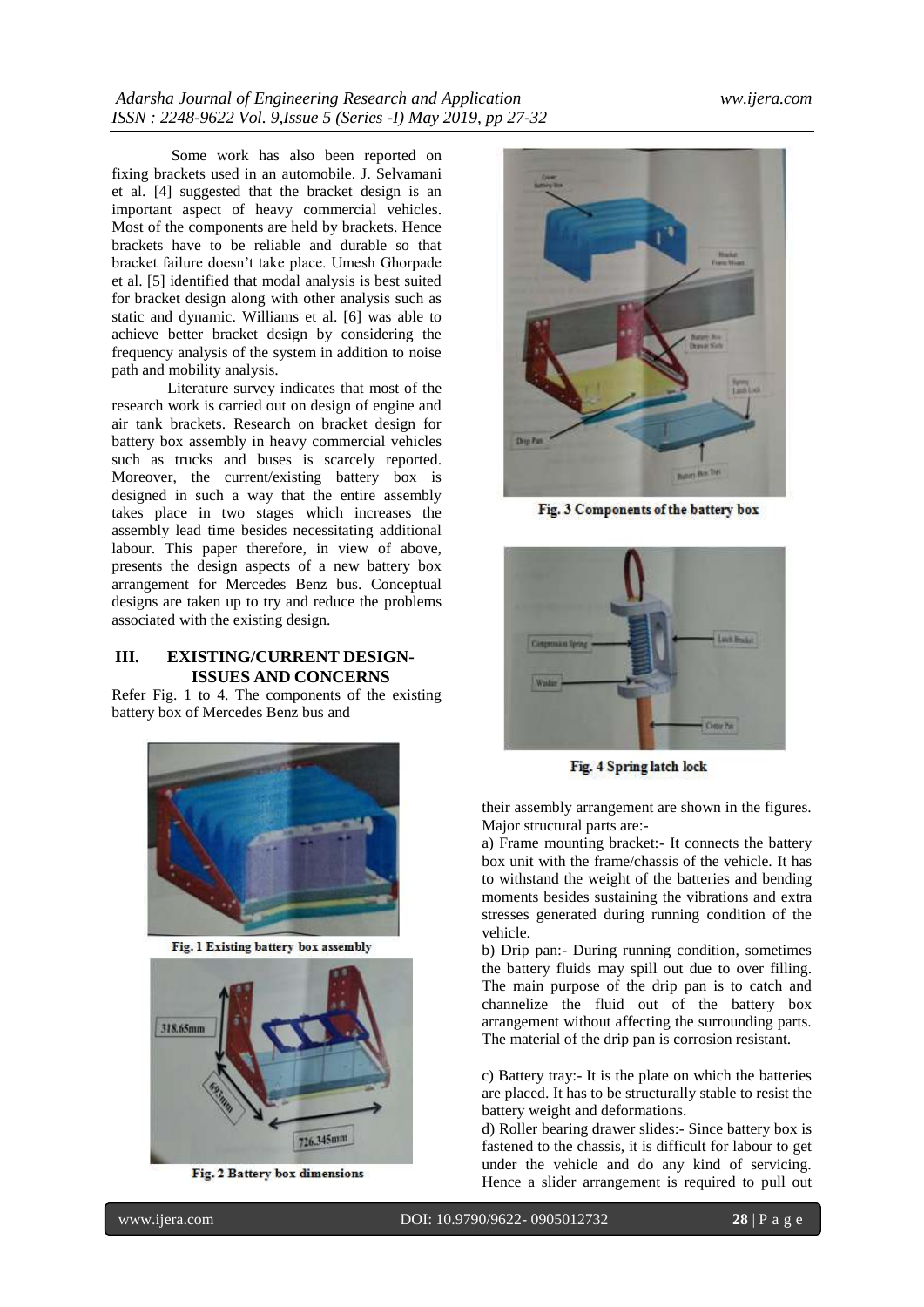and push in the battery tray. The drawing slides have fixed and movable members. The fixed member is connected to the mount brackets on both side walls and the movable member is attached to bottom of battery tray. The sliding motion is achieved by nylon rollers that slide inside the channel provided in the fixed member. Slider needs to be smooth with low friction, durable and vibration resistant.

e) Locking arrangement:- It is meant to lock the battery tray with the bracket to prevent any movement of the tray during running condition of the vehicle.

The drawer system used is regular extension roller bearing slide. It limits the extension up to 75% of slider length. Hence the battery tray can come up to 75% out of the arrangement. The current dimensions of the battery box is 693 mm length and 726 mm width. But the standard dimensions of roller bearing slides is 550 mm length and 450 mm width. Since the battery box design has higher dimensions than the standard roller bearing slide, there is a significant effect on the slider load carrying capacity. Other issues associated with the existing battery box system are as follows:-

i) It is difficult to maintain parallelism between frame mounting brackets.

2) Assembly of the battery box takes place in two stages. Both of them are offline subassemblies. So unwanted material movements and requirement of additional labor are the concerns. This can be reduced by redesigning the battery box arrangement such that all the assemblies are made off line at one stage and then quickly assembled with the frame rail as the main assembly.

3) There is need for a new and ergonomically designed locking feature to lock and unlock the battery tray.

### **IV. NEW DESIGNS**

Three new designs are proposed in which the slider box can come out fully in all the arrangements. A separate lock arrangement in the form of horizontal spring latch is proposed in all designs. These designs are as follows:-

### **Concept 1**

Refer Fig. 5. The brackets in the base model are modified into a triangular link using a connecter link. It forms a closed loop with frame brackets and drip pan making the arrangement as a single unit. The brackets are maintained parallel all the time.



Fig. 5 Concept 1

#### **Concept 2**

Refer Fig. 6. The connector link is eliminated and the frame bracket is extended to form the closed loop



**Fig. 6 Concept 2**

# **Concept 3**

Refer Fig. 7. The cast bracket is used so that it eliminates the spring back effect of sheet metal after bending. Misalignment of the brackets is reduced.



Fig. 7 Concept 3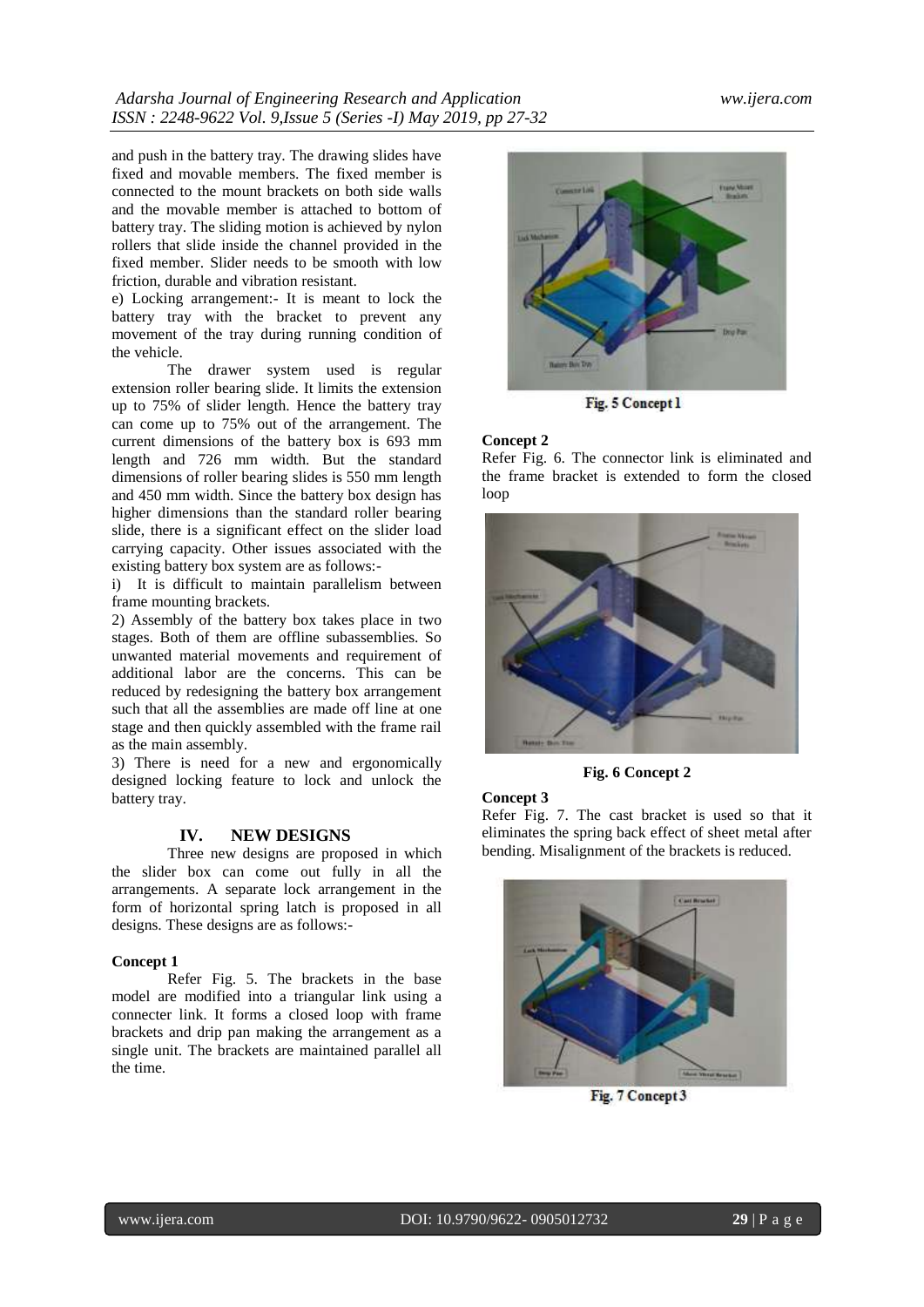

Brackets connected to the chassis frame



Assembly of drip pan, cabinet slide and vertical pin bracket



Drip pan assembly fastened to the frame brackets



Sub assembly of tray, drawer slide and spring latch Is prepared separately



Insertion of tray assembly through the cabinet slide



Placement of batteries and fastening of battery cover with frame brackets

# **Fig. 8 Assembly sequence of new design battery box**

The assembly sequence of the components is shown in Fig. 8. Out of three designs, basic structure of concept 3 is preferred. It possesses the following advantages:- i) Supports brackets at 90 deg and ii) Does not interfere with packaging

# **V. STRUCTURAL ANALYSIS AND RESULTS**

Finite element analysis of basic structures of existing and concept 3 designs is undertaken. The material of frame mount brackets is ASTM A572 high strength low alloy steel (HSLAS) whereas the material for drip pan is ASTM A653 Type B commercial steel. The battery box has to meet the Daimler standards of Mercedes Benz bus i.e., it has to withstand the load equal to 10 times the gravity and five times in other two directions. without any static failure (-10Z, 5Y and 5X ). The stress in z direction is found to be higher than the stresses in x and y direction due to development of bending stress of the brackets in z direction. Refer Fig. 9. The maximum localized stress in z direction of bracket of the existing design is 1070 MPa. The stresses in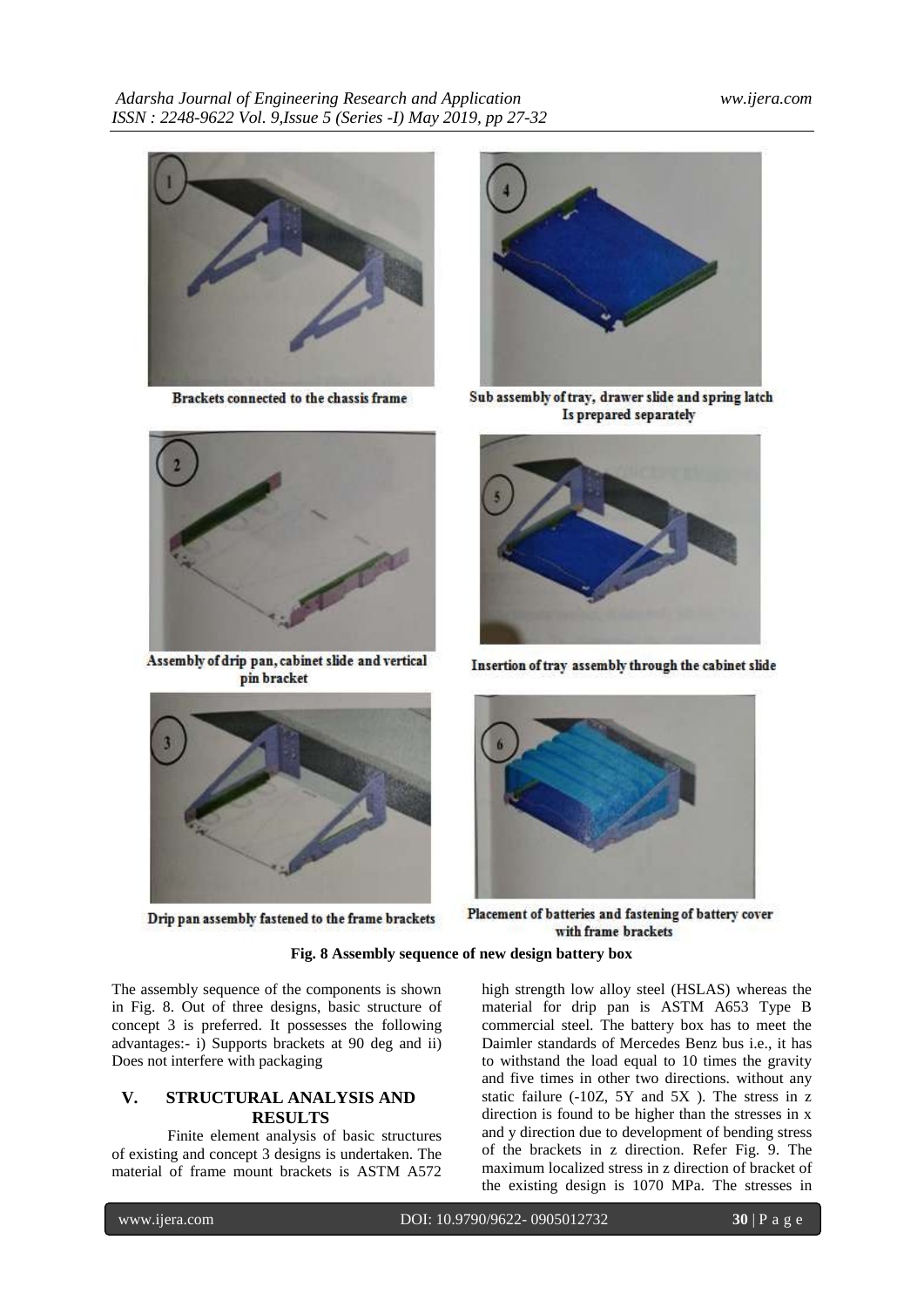other parts are well within the yield strength of the bracket steel (i.e. 345 MPa). Maximum displacement along x direction is of the order of 8.4 mm. Importantly, these stress states correspond to the position when drawer slider and tray with batteries are in fully out position that happens once in a while for momentary period during maintenance. In regular positions when the battery is at rest, the stress shall be much lesser and safe. On the other hand, Fig. 10, the maximum localized stress in z direction of bracket of concept 3 design is 1040 MPa. The stress in other parts are equally well within the yield strength of the bracket frame (i.e. 345 MPa). Maximum displacement along x direction is 0.3 mm only. Since high stresses are localised to small region and moreover the current design is not reported to fail under the localised stresses that develop for small durations, concept 3 design is felt to be safe under the operating loads. Importantly, the displacement is drastically less in concept 3 design.



Fig. 9 Stress plot of existing battery box structure



Fig. 10 Stress plot of new battery box structure

The comparison of brackets and drip pans of existing and new designs in terms of stress and weight are consolidated as follows:-

|  |  | Table 1 Comparison of frame mount brackets |  |  |  |  |  |
|--|--|--------------------------------------------|--|--|--|--|--|
|--|--|--------------------------------------------|--|--|--|--|--|

| Table 1 Comparison of Hame mount brackets |             |                |               |      |  |  |  |
|-------------------------------------------|-------------|----------------|---------------|------|--|--|--|
| <b>MODEL</b>                              |             | <b>YIELD</b>   | <b>MAXIM</b>  |      |  |  |  |
|                                           | Тніск-      | <b>STRENGT</b> | UM            |      |  |  |  |
|                                           | <b>NESS</b> | н              | <b>STRESS</b> | Wt   |  |  |  |
| Current                                   | 6.35 mm     | 345 MPa        |               |      |  |  |  |
| Design                                    |             |                | 1070          | 10.7 |  |  |  |
|                                           |             |                | MPa           | kg   |  |  |  |
| <b>New</b>                                | 6.35 mm     | 345 MPa        |               |      |  |  |  |
| Design                                    |             |                | 1040          | 7.2  |  |  |  |
|                                           |             |                | MPa           | kg   |  |  |  |
| (Concept)                                 |             |                |               |      |  |  |  |
|                                           |             |                |               |      |  |  |  |

| <b>MODEL</b> |                  | <b>YIELD</b>   | <b>MAXIM</b>  |      |
|--------------|------------------|----------------|---------------|------|
|              | Тніск-           | <b>STRENGT</b> | <b>UM</b>     |      |
|              | <b>NESS</b>      | Н              | <b>STRESS</b> | Wt   |
| Current      | $1.5 \text{ mm}$ | 245 MPa        |               |      |
| Design       |                  |                | 96            | 5.45 |
|              |                  |                | MPa           | kg   |
| <b>New</b>   | $1.8 \text{ mm}$ | 245 MPa        |               |      |
| Design       |                  |                | 169           | 7.45 |
|              |                  |                | <b>MPa</b>    | kg   |
| (Concept)    |                  |                |               |      |
|              |                  |                |               |      |

**Table 2 Comparison of drip pans**

It is observed from the results that overall weight of bracket and drip pan of new design is slightly lower in comparison with that of the current design. The stress values are nearly similar. Besides, the problems associated with the current design, as discussed in Section III, are addressed. Hence the new design is confirmed to be feasible from structural and operational points of view.

# **VI. CONCLUSION**

The existing and a new battery box assembly for Mercedes Benz bus are investigated. Conceptual designs are taken up to try and reduce the problems associated with the existing design. The new design is found to be better than the existing one.

### **ACKNOWLEDGEMENT**

Kind support received from the Director, SET, Jain University during the course of this work is gratefully acknowledged.

### **REFERENCES**

- [1]. Battery box system and method, US Patent WO2007078284A3 by Chad Burchett and Rodney Phillips, 2005
- [2]. Battery box device for electric vehicle, US Patent US 5534364A by Satoshi Watanabe and Hitoshi Nakayama, 1993
- [3]. Battery box for an electric vehicle, US Patent US 5390754A by [Toshio Masuyama,](https://patents.google.com/?inventor=Toshio+Masuyama) [Masami Suzuki](https://patents.google.com/?inventor=Masami+Suzuki) an[d Hiroyuki Fujimoto,](https://patents.google.com/?inventor=Hiroyuki+Fujimoto) 1992
- [4]. J. Selvamani, B. Timothee and V. Annamalai, Multi disciplinary topology optimization of